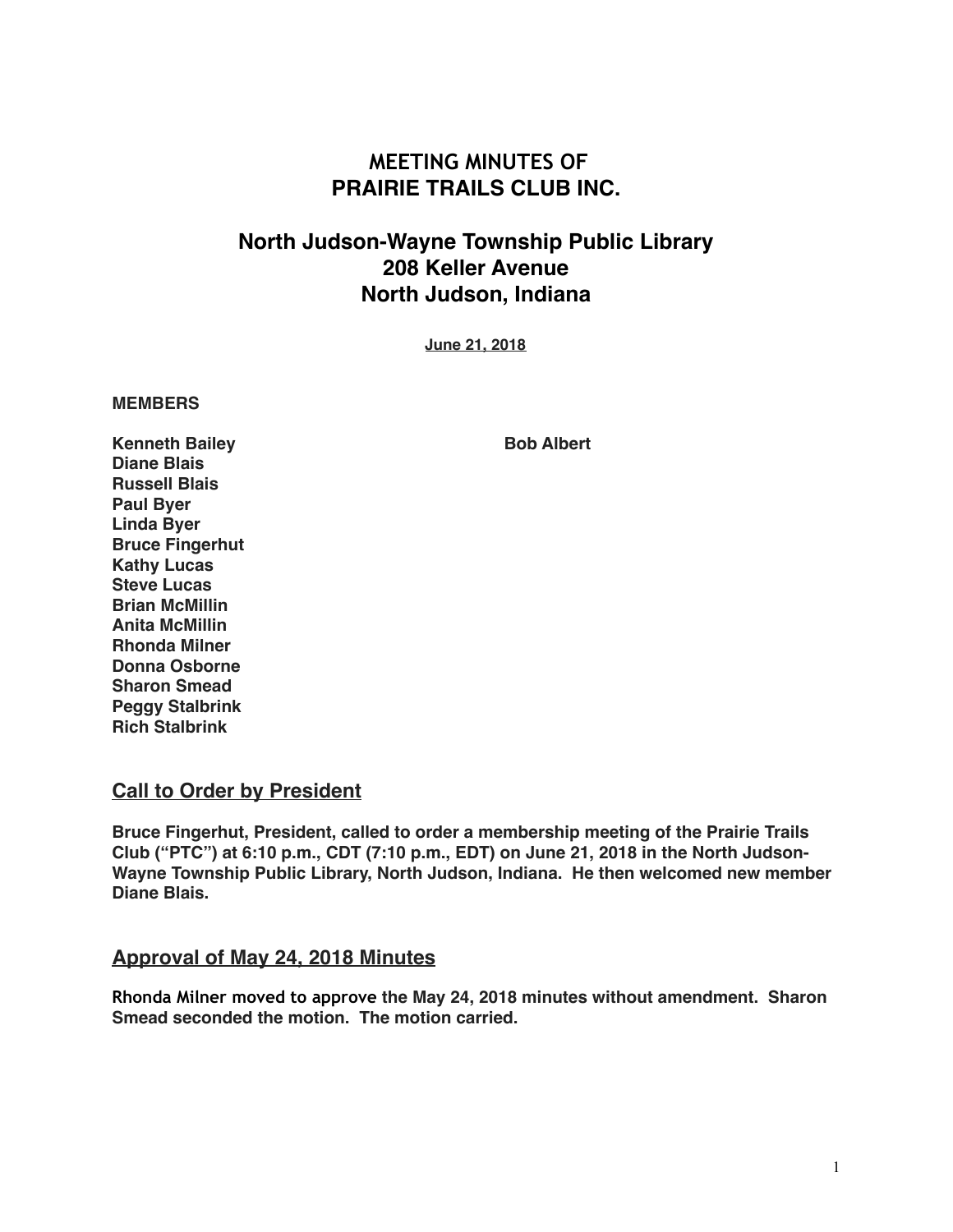## **Final Preparations for Work Day with Marshall County Horse Association**

**Sharon said depending on the weather, the joint work day with the Marshall County Horse Association and the PTC was set on Saturday to begin at the intersection of the Erie Trail and County Road 300 East. Starting time was 9:00 a.m., CDT. Paul Byer would bring water for volunteers that had been donated but not used for the cool cloudy 5K Color Walk Run. He also agreed to bring heavy equipment to assist with removing large honeylocusts and autumn olives from the horse trail. Kathy Lucas said donated water bottles not used during the work day would be made available to trail users on hot days or at a PTC booth during the Bass Lake Festival.**

### **Treasurer's Report**

**Kathy circulated among the members a written copy of the Treasurer's Report. Included was the following summary:** 

| 1) | <b>First Farmers Bank &amp; Trust</b><br>Balance forward from 4/26/18                         |            | \$19,909.32 |
|----|-----------------------------------------------------------------------------------------------|------------|-------------|
|    | 5/25/18 Deposit<br>(Color Run Receipts)                                                       | 350.00     |             |
|    | 5/30/18 Deposit<br>(Color Run Receipts)                                                       | 470.00     |             |
|    | 5/31/18 Deposit<br>(Color Run Receipts)                                                       | 350,00     |             |
|    | 5/31/18 Payment to Heinold & Feller (5,487.00)<br>(Purchase of mower, check #1006)            |            |             |
|    | 6/5/18 Payment to The Market newspaper (79.36)<br>(Two ads for Color Run)                     |            |             |
|    | 6/5/18 Deposit<br>(Color Run Receipts                                                         | 1,142.00   |             |
|    | 6/11/18 Deposit<br>(Transfer from NICF of Luminous Signage Grants #1 and #2)                  | 6.000.00   |             |
|    | 6/11/18 Payment to Heinold & Feller<br>(Mower blade)                                          | (91.24)    |             |
|    | 6/12/18 Deposit<br>(Bike Raffle)                                                              | 595.00     |             |
|    | 6/12/18 Reimbursement to K. Lucas<br>(For payment on her personal credit card to Color Blaze) | (1,400.00) |             |
|    | 6/13/18 Payment to The Leader Newspaper                                                       | (60.00)    |             |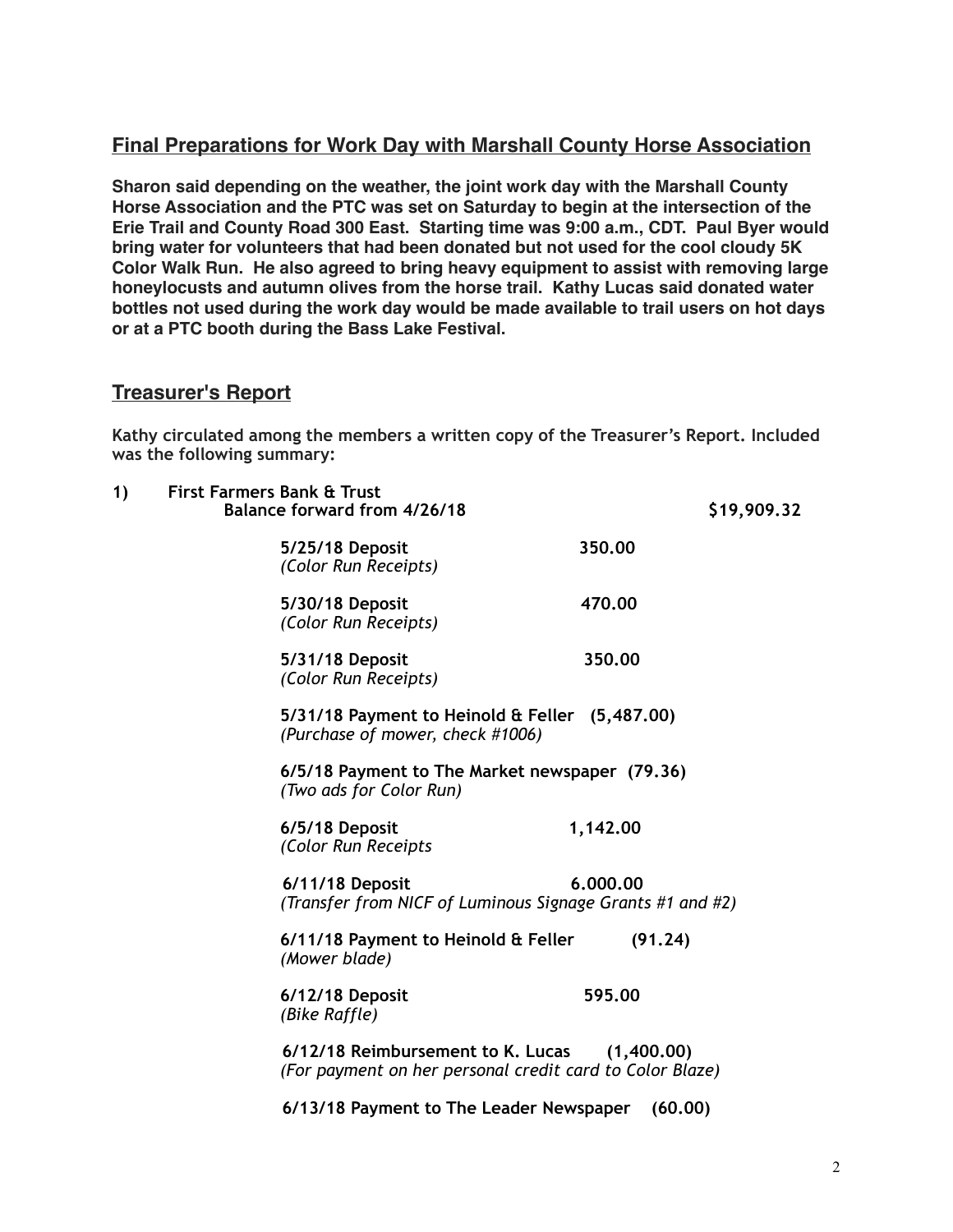*(Quarter page color ad for Color Run)* 

**6/19/18 Deposit 2,480.00**   *(Color Run Sponsors 1,450.00 Bike Raffle 773.00 ERIE TRAIL Shirts 2,480.00)* 

**6/20/18 Transfer from PayPal 38.54**  *(Two Color Run applications minus PayPal service fee)* 

**6/20/18 Payment to OTES (600.00)**  *(ADT/USBR35 signs at 800 less 200 donation)* 

**Ending FFBT balance as of 5/24/18 \$23,757.26** 

**2) Northern Indiana Community Foundation (NICF)** *3,905.58 (Reduced by 6,000 transfer of Luminous Fund Grants to FFBT)* 

#### *TOTAL OF TWO ACCOUNTS \$27,662.84*

#### *Recap*

*The balance of 5/24/18 was \$29,805.14. The PTC has \$2,142.30 less than last month, primarily due to the purchase of mower shown on 5/31/18. The PTC needs to pay the Starke County Highway Department and TCS for signage once invoices are received.* 

*Net Proceeds of Fundraising Efforts to Date* 

| Color Run                | \$2,052.18 |
|--------------------------|------------|
| <b>Bike Raffle</b>       | 1,368.00   |
| <b>ERIE TRAIL shirts</b> | 257.00     |
|                          | \$3,677.18 |

**Linda Byer moved to approve the Treasurer's Report. Donna Osborne said there was a clerical error regarding bike raffle proceeds, and the error has been corrected. Sharon seconded the motion to approve the Treasurer's Report with the error corrected. The motion carried.**

#### **Report of Restricted and Unrestricted Use Funds in PTC Treasury**

**Kathy distributed printed copies of a spreadsheet for "PTC Restricted/Unrestricted Funds". The spreadsheet reported in substance:**

| <b>Restricted Grants/Donations</b> | Orig. Amt.                     | <b>Expended</b> | Remaining |              |
|------------------------------------|--------------------------------|-----------------|-----------|--------------|
| <b>Luminous Fund Grant 1</b>       | S13 Spur Signage               | 1.000           |           | 1.000        |
| <b>Luminous Fund Grant 2</b>       | S13 Spur Signage+              | <i>5.000</i>    |           | <i>5.000</i> |
| <b>Hardesty Memorial Grant</b>     | Wayfinding & Int. Sign. 12,000 |                 | (600)     | 11.400       |
| <b>Wine Timers Donation</b>        | K. Wittig Mem. Bench           | <i>350</i>      |           | <i>350</i>   |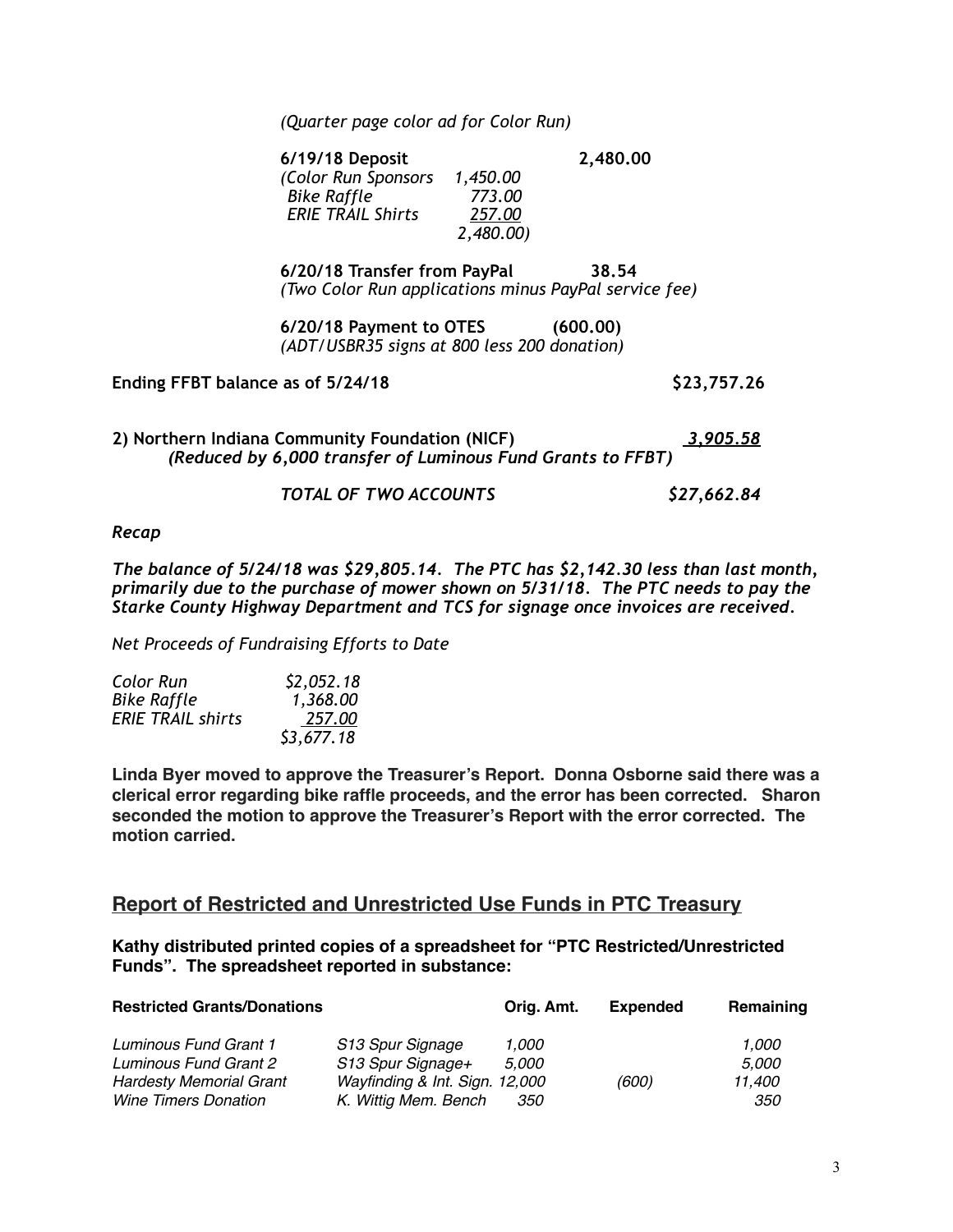| <b>K&amp;S Donation</b>                   |       | K. Wittig Mem. Supp.    | 100             |           | 100      |
|-------------------------------------------|-------|-------------------------|-----------------|-----------|----------|
|                                           | TOTAL |                         | \$18,450        |           | \$17,850 |
| <b>Unrestricted Grants/Donations</b>      |       | Orig. Amt.              | <b>Expended</b> | Remaining |          |
| Greenways Foundation Grant                |       |                         |                 |           |          |
| to K. Lucas<br><b>NICF The Hive Grant</b> |       | $501(c)(3)$ application | 275             |           | 275      |
| from Presentation                         |       | Timed but unrestricted  | 750             | (750)**   | 00       |
|                                           | TOTAL |                         | \$1.025         |           | \$275    |

*\* K. Lucas released original restriction*

*\*\* Applied toward purchase of 2018 Color Run packets*

| <b>Summary of Accounts</b>                | Total     | <b>Restricted</b> | Unrestricted |
|-------------------------------------------|-----------|-------------------|--------------|
| First Farmers Bank & Trust (FFBT)         | 23.757.26 | 17.850.00         | 5.907.26     |
| Northern Ind. Community Foundation (NICF) | 3.905.58  |                   | 3.905.58     |
| <b>PTC TOTALS \$27,662.84</b>             |           | \$17,850.00       | \$9,812.84   |

**Peggy Stalbrink moved to approve the summary and Anita McMillin seconded the motion. On a voice vote the motion carried.**

### **Update on Communications with First Responders at Erie Trail**

**As anticipated in the May meeting, Rich Stalbrink and Rhonda Milner wrote to agency representatives of law enforcement, fire fighters and emergency management services with overtures to help coordinate responses to emergencies on the Erie Trail. Rich also spoke by telephone with leadership among these first responders. He said feedback was universally positive. "We will continue to talk with Sheriff Bill Dulin who will spearhead" a team approach. The effort is likely to help with pinpointing the locations along the trail of any needed emergency services and how best to have emergency vehicles access those locations. Additional reports will follow as communications progress.**

#### **BIC Committee Signage Update**

**Steve reported on signage initiatives for the Erie Trail and connectors. He said new ERIE TRAIL signs have been acquired from Traffic Control Specialists in Knox, but the PTC has not yet received a formal billing. On June 5 at the request of Starke County Highway Superintendent, Rik Ritzler, the Starke County Commissioners gave approval for the Highway Department to place yellow-and-black signs on connectors without cost to the PTC. Rhonda spoke as PTC Vice President in support of the request and thanked the Commissioners for their support.** 

**Steve brought signs approved for American Discovery Trail and US Bike Route 35 wayfinding through North Judson. A proof depicting a typical sign follows:**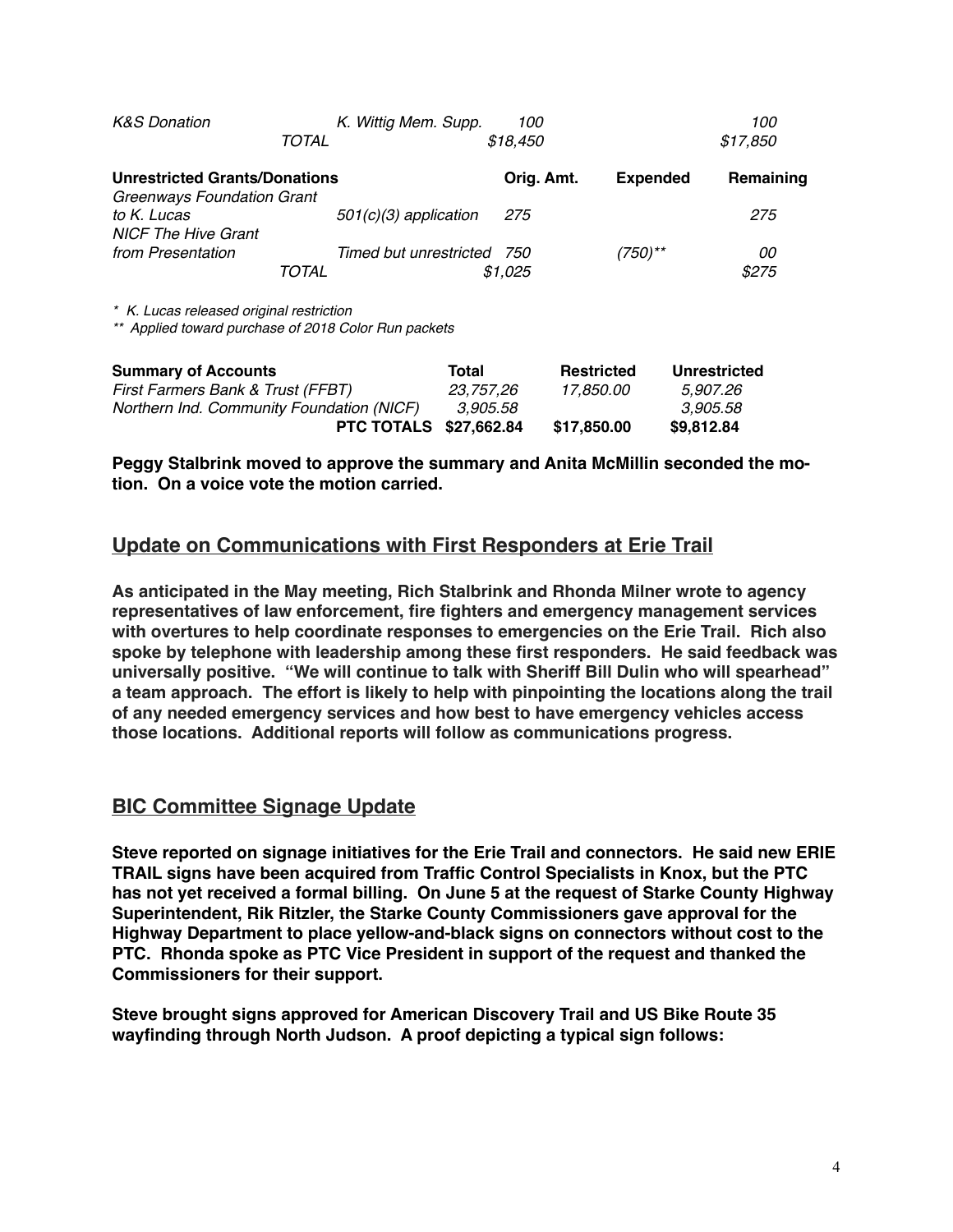

**OTES of North Judson helped design and then manufactured aluminum signs with a white background and curved corners. The Town intends to place them and to provide at least some of the sign posts without cost to the PTC. Primary funding was provided by the Hardesty Foundation. As a donation, OTES reduced the project cost from \$800 to \$600.**

### **Maintenance Committee Update**

**The membership had an open and thorough discussion of priorities for the application of unrestricted use funds for asphalt pavement maintenance and repair. Donna and Kenny Bailey generously donated a bicycle for what became a successful PTC raffle. Bruce expressed his appreciation for the donation and added several members volunteered their personal efforts to the raffle, making it ultimately a PTC project. Russ Blais spoke to the importance of trail maintenance. Donna said her "first choice was picnic tables" on the premise that donors have expressed to her that preference. Steve reflected that during the May meeting, roughly half of the PTC's unrestricted use funds were expended to purchase a new mower. In a motion approved by the PTC, the purchase was conditioned on the next priority being to deal with three sites identified by members as pavement needs.**

**Bruce moved that the PTC authorize up to \$9,600 to pave bad spots west of Range Road to County Road 100 West contingent upon concurrence by the Hoosier Valley Railroad Museum. Donna seconded the motion. The motion carried.**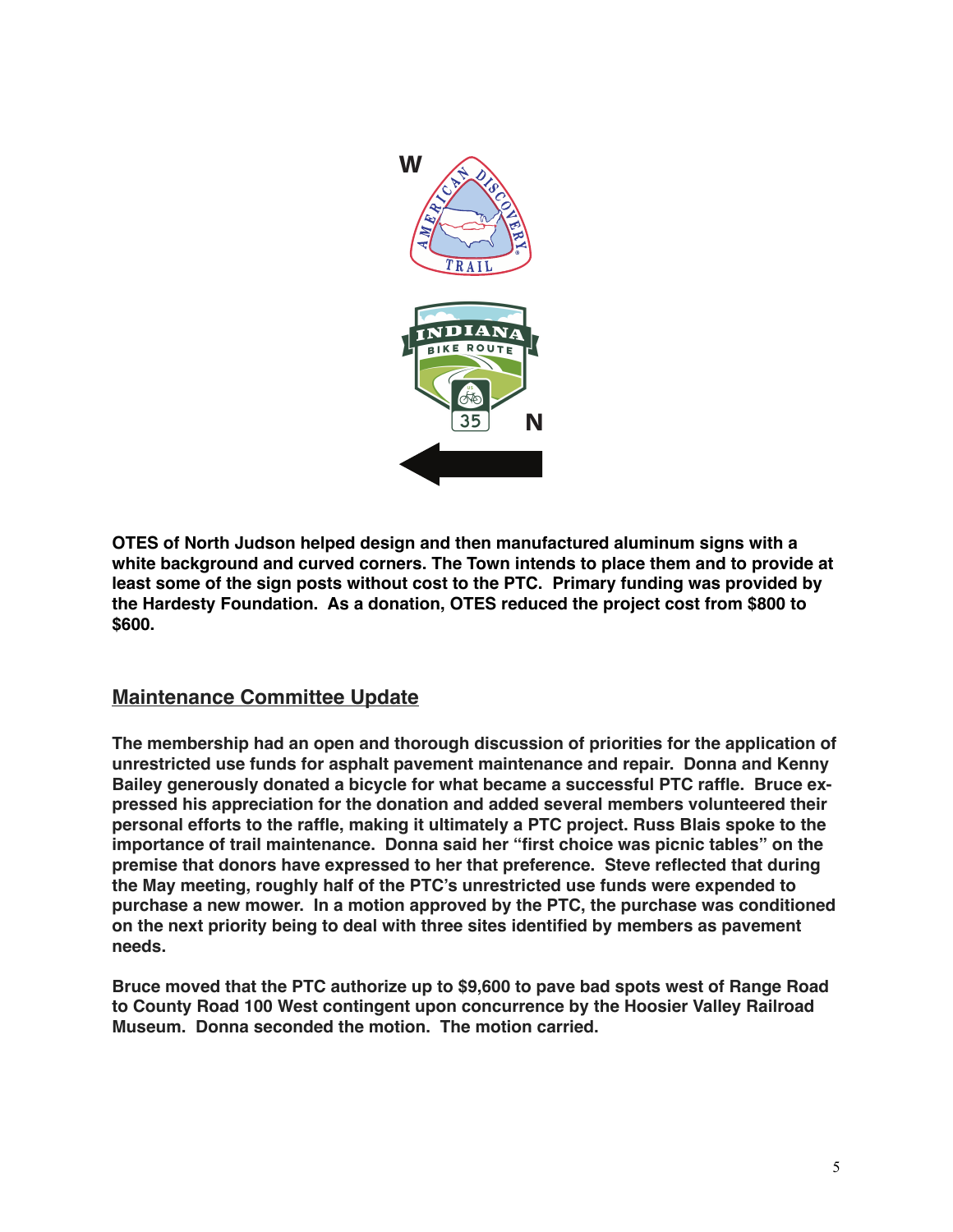## **5K Color Walk/Run (National Trails Day) and Mint Festival**

**The PTC held a successful 5K Color Walk/Run on June 5 with outstanding volunteer and commercial sponsorship. Below is an image taken by Peggy Bohac of participants on Main Street and turning right onto the Erie Trail:**



**On Fathers Day Weekend PTC members also served at a booth for the North Judson Mint Festival.**

### **Report of June 11 PTC Board of Directors Meeting**

**Bruce outlined a meeting of the PTC's Board of Directors held at Bass Lake on June 11. Members attending were Donna, Sharon, Carolla Heilstadt, Steve and he. Four members are needed for a quorum. With five members present a quorum was recognized. Bruce was elected Board President, Steve Vice President, and Carolla Secretary. Kathy serves as Treasurer for the PTC Membership and the Board but is not a voting member of the Board. Carolla has already circulated draft minutes to Board members, and these will be shared with the membership following approval.**